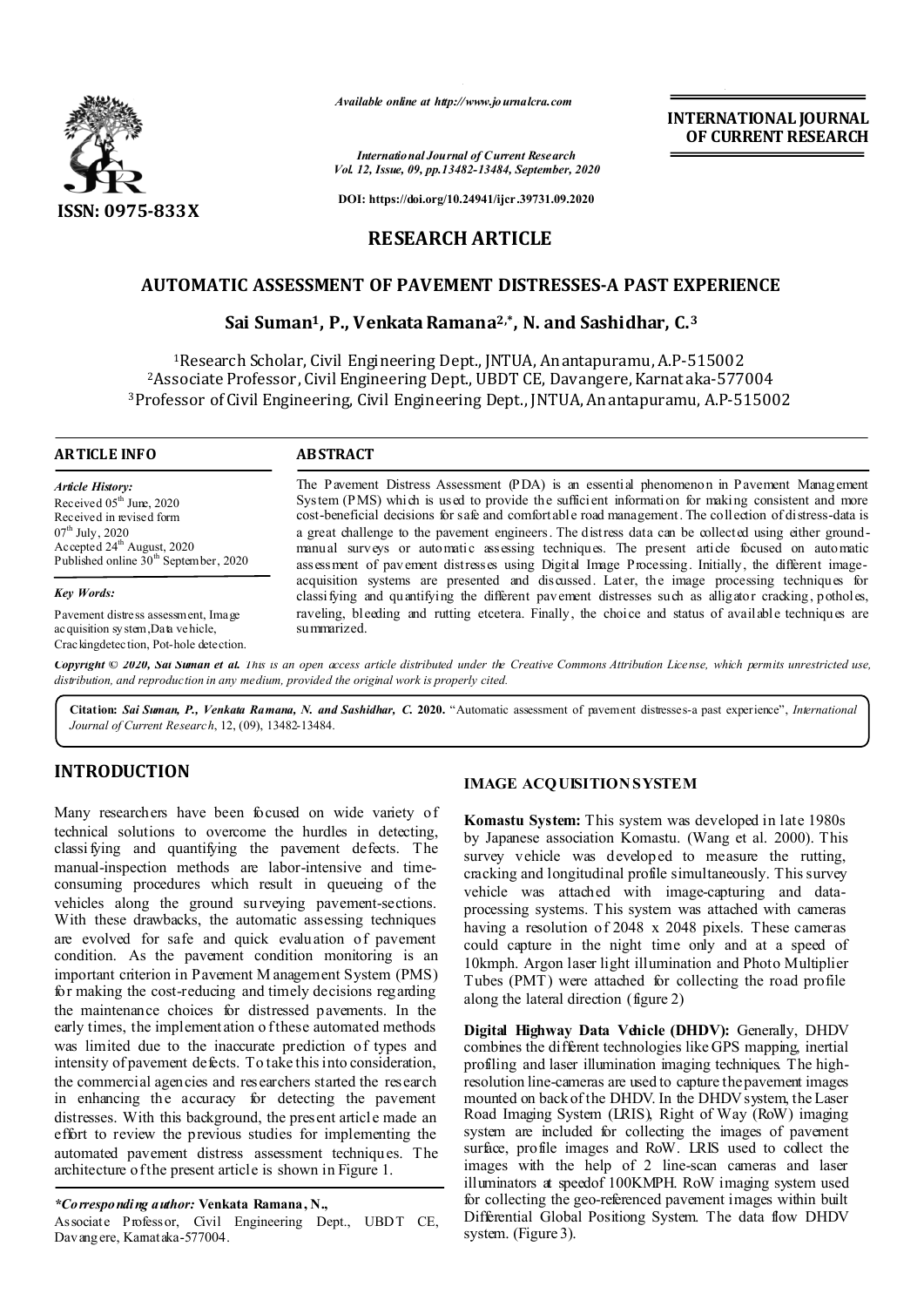

**Figure 1. The architecture of the current article**



**Figure 2. The Komastu Survey Vehicle**



**Figure 3. Digital Highway Data Vehicle**

## **US-PCES System**

This system was developed by United States of America during 1980s. It was launched by Earth Technology Corporation and named it as Pavement Condition Evaluation System (PCES). This system adopted a vehicle with two linescan cameras and these cameras could cover a pavement width of 8ft.

#### **Multi-Purpose Survey Vehicle (MPSV)**

Multi-Purpose Survey Vehicle (MPSV) is another type of vehicle used for taking the pavement images with the help of Florida-DOT. The line-scan camera and arti ficial lighting system were provided in MPSV (Figure 4).



**Figure 3. Multi-Purpose Survey Vehicle**

## **High Speed Laser Detection Vehicle**

The present High-Speed Laser Detection Vehicle (HSLDV) was developed by Chang'an University. Wei et al. (2009) *discussed a mathematical morphology method for automaticdetection of pavement crackings in which HSLDV was used for capturing the pavement surface.*



**Figure 3. High Speed Laser Detection Vehicle**

#### **Pavement distress assessment techniques**

**Cracking Detection:** The various techniques like thresholding, decomposition, wavelet transforms, beamlet transforms, curvelet transforms, ridgelet transforms were developed for pavement crack detections. In addition to these technqiues, the morphological operators were used in enhancing the accuracy of pavement crack detection. The crack-strength and region-based approaches were adopted for quantifying the cracked areas on pavement surfaces. To date, the linear classifiers, Back-Propagation Neural Network, Deep Convolution Neural Networks have been used for classi fying the pavement cracks in to longitudinal, transverse, alligator and block crackings. In addition to them, the Canny edge detection become popular in detecting the cracks with more accuracy. The sub-mm laser techniques were also developed to quantify the micro-cracks.

**Pot-hole detection:** Generally, potholes are formed due to extensive alligator cracking. 3-D laser techniques, Stereovision techniques, line-scanning cameras were used in assessing the potholes. The morphological operators like erosion and dilation are become popular in improving the accuracy of pothole-detection. The pothole detection can be illustrated in terms of defected pavement area and nondefected pavement area. The visual appearance such as the texture parameters can be identified by using different algorithms such as Difference of Gaussian Filtering, Canny detection algorithms. The transfer learning, Deep Learning techniques are also playing a vital role in pot-hole detection.